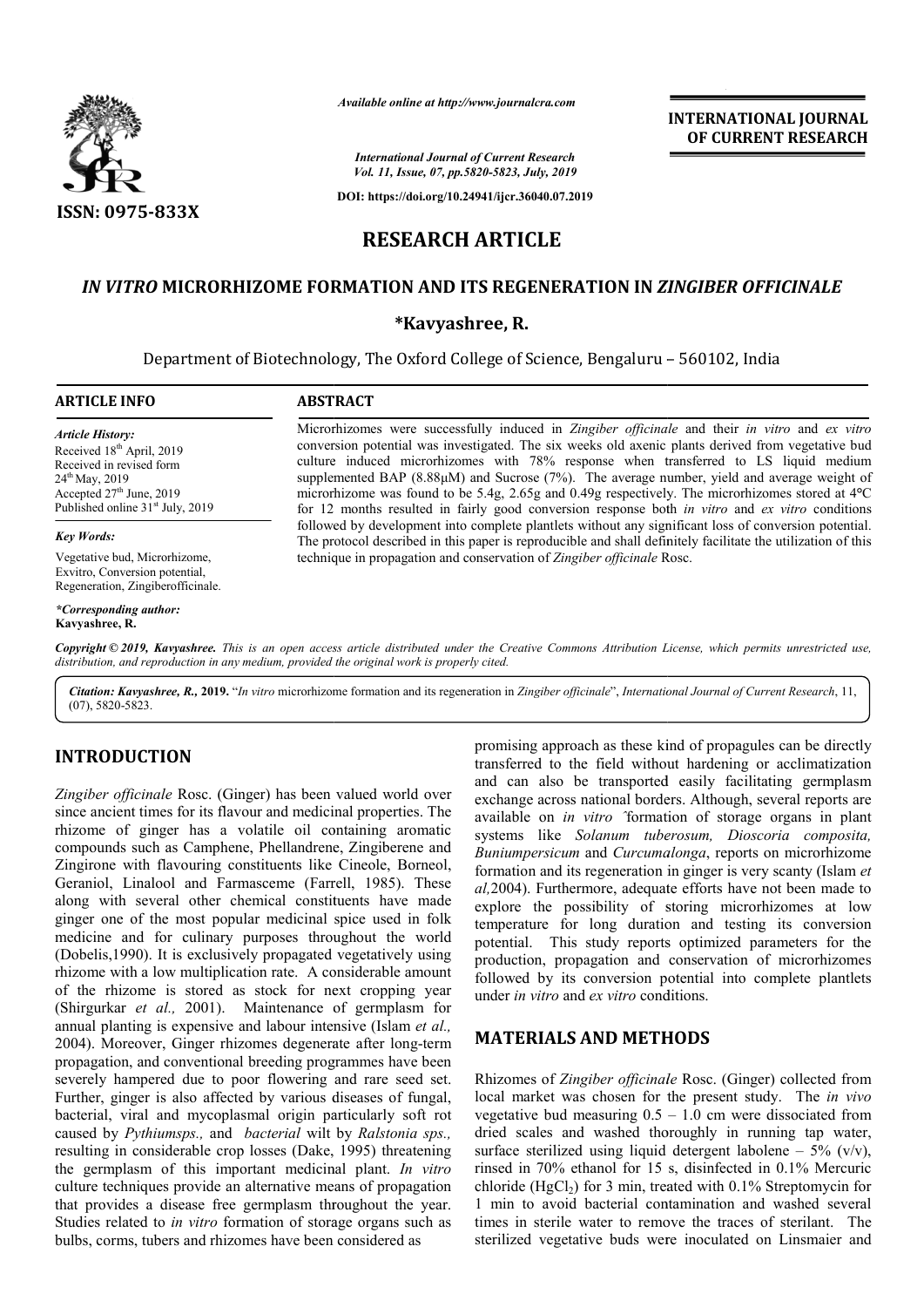Skoog's basal medium (LSBM) fortified with BAP to obtain axenic plants. A clump of aseptic multiple shoots derived from vegetative bud were transferred to LS liquid medium supplemented with different concentrations of sucrose ranging from 3-11% for microrhizome formation. The culture bottles were maintained in the culture room at a temperature  $25 \pm 2^{\circ}C$ under built-in white fluorescent light at a photon flux density of 30-50  $\mu$ Em<sup>-2</sup>s<sup>-1</sup> under different photoperiodic regime ranging from complete darkness to varying light/dark periods (Table 1). The microrhizomes thus obtained were harvested under aseptic conditions and tested for their conversion potential under *in vitro* and *ex vitro* conditions. 50 microrhizomes were cultured on LSBM supplemented with BAP (8.88μM) and a group of 50 microrhizomes were sown in petridishes containing horticultural grade soilrite mix –peat:perlite:vermiculite (1:1:1 peat:perlite:vermiculite (1:1:1  $v/v$ ) supplemented with half strength LS nutrients, maintained in green house for a week, then transferred directly to soil and their survival frequency was recorded. For *in situ* conservation studies a group of 50 microrhizomes were washed thoroughly in running tap water, air dried and stored at  $4^{\circ}$ C in polybags containing soilrite mix for 1-12 months. The microrhizomes were tested for their conversion potential every month for a period of 12 months adopting both the *in vitro* and *ex vitro* methods described above. The experimental data was analyzed statistically, in each experiment six replications were used and each experiment was repeated three times.

#### **RESULTS AND DISCUSSION**

The vegetative bud explants (Fig. 1) of Zingiber officinale initiated shoot after 12 days of culture (Fig. 2 & 3) on LSBM supplemented BAP (8.88μM). A clump of multiple shoots was formed upon repeated subculture at 4-week intervals on the same medium (Fig. 4). These clumps also contained many small adventitious buds at various stages of emergence of multiple shoots. The clump of multiple shoots thus obtained was transferred to LS liquid medium supplemented with BAP (8.88μM) and different concentrations of sucrose ranging from 3-11% and maintained in different photoperiodic regimes to study the effect on microrhizome formation. The results on the effect of sucrose concentration and photoperiodic regime on in *vitro* microrhizome formation in Ginger are depicted in (Table1). It was observed that sucrose plays a significant role in the formation of microrhizomes. Sucrose concentration of 7% with photoperiodic regime of 8 hours light and 16 hours dark cycle was found to be optimum for the formation of more number of large healthy microrhizomes after 36 days of transfer (Fig. 5). However, at the lowest concentration of sucrose tried the microrhizomes formation was either not observed or was very low, whereas at higher concentration microrhizome formed were either smaller or less in number (Table 1). Further, complete darkness resulted in increased root formation and lesser yield. 12 days of culture (Fig. 2 & 3) on LSBM<br>(8.88 $\mu$ M). A clump of multiple shoots was<br>ed subculture at 4-week intervals on the me medium (Fig. 4). These clumps also contained many nall adventitious buds at various stages of emergence of ultiple shoots. The clump of multiple shoots thus obtained as transferred to LS liquid medium supplemented with microrhizome formation in Ginger are depicted in 1). It was observed that sucrose plays a significant role formation of microrhizomes. Sucrose concentration of 7% with photoperiodic regime of 8 hours light and 16 hours dark cycle was found to be optimum for the formation of more number of large healthy microrhizomes after 36 days of transfer (Fig. 5). However, at the lowest conce



**Figs: 1-6 Formation of Microrhizome from vegetative bud of 6**  *Zingibe rofficinale officinale*

**Fig. 1. Vegetative explant at culture; Fig. 2. Initiation of shoot after 12 days of culture; Fig. 3. Formation of roots roots; Fig. 4. Clump of**  multiple shoots after subculture; Fig. 5. Formation of microrhizome; Fig. 6. Harvested microrhizomes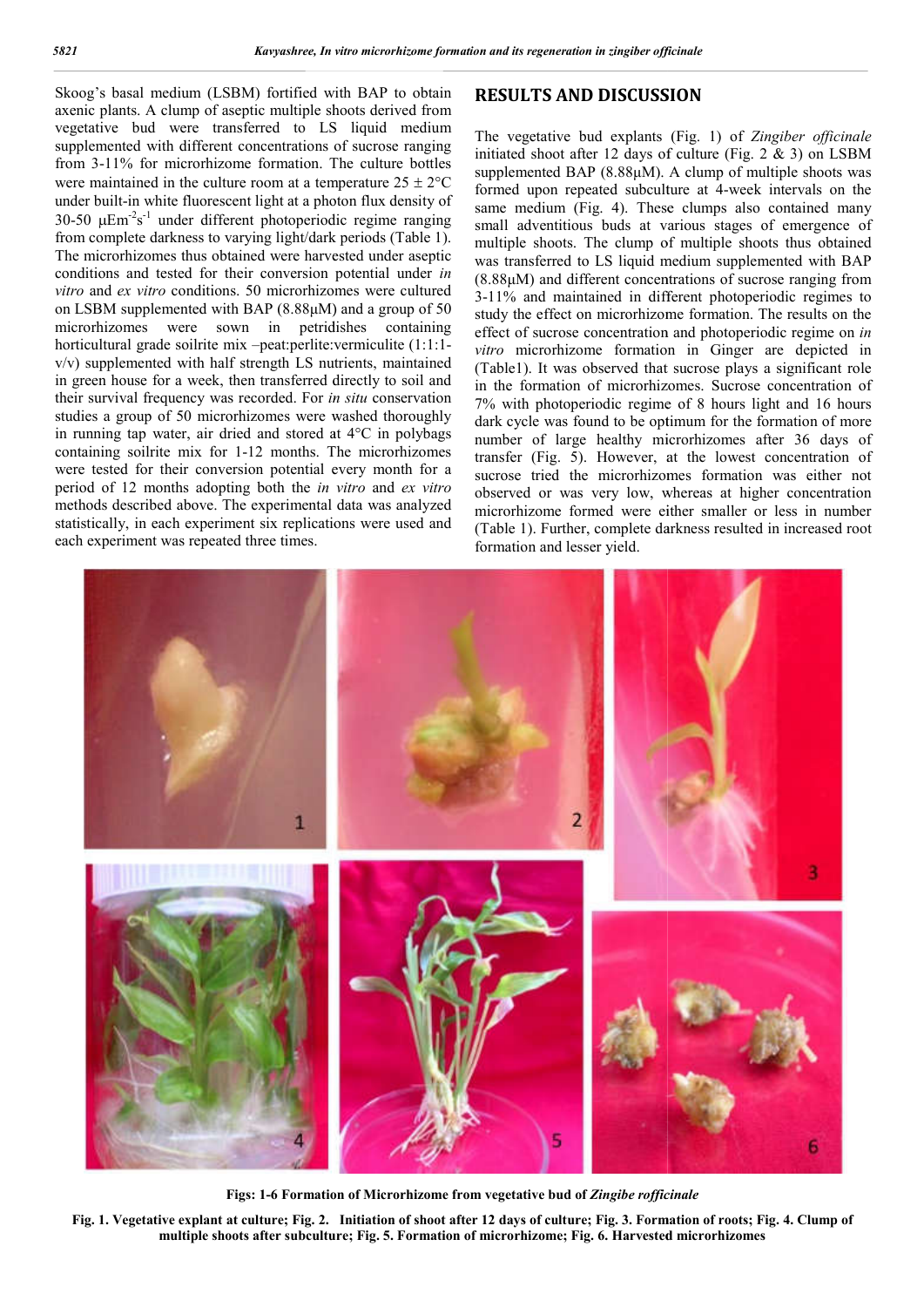| Concentration<br>of Sucrose $(\% )$ | Photoperiodic regime<br>(hr) | <b>Response</b><br>$(\%)$ | Average number of<br>microrhizomes | Average<br>yield of microrhizomes (g) | Average<br>weight of microrhizomes (g) |  |
|-------------------------------------|------------------------------|---------------------------|------------------------------------|---------------------------------------|----------------------------------------|--|
|                                     |                              |                           |                                    |                                       |                                        |  |
| 3                                   | 0 hr light/24 hr dark        | 02                        | $0.2 \pm 1.2$                      | $0.03 \pm 0.5$                        | $0.15 \pm 0.04$                        |  |
| 5                                   |                              | 02                        | $0.2 \pm 1.3$                      | $0.03 \pm 0.7$                        | $0.15 \pm 0.06$                        |  |
| $\overline{7}$                      |                              | 04                        | $0.4 \pm 0.9$                      | $0.04 \pm 0.3$                        | $0.10 \pm 0.05$                        |  |
| 9                                   |                              | 02                        | $0.2 \pm 0.8$                      | $0.03 \pm 0.5$                        | $0.15 \pm 0.08$                        |  |
| 11                                  |                              | 02                        | $0.2 \pm 1.1$                      | $0.02 \pm 0.6$                        | $0.15 \pm 0.06$                        |  |
| 3                                   | 16 hr light/8 hr dark        | 14                        | $2.2 \pm 1.2$                      | $0.09 \pm 0.5$                        | $0.04 \pm 0.04$                        |  |
| 5                                   |                              | 22                        | $2.6 \pm 1.3$                      | $1.00 \pm 0.7$                        | $0.38 \pm 0.06$                        |  |
| 7                                   |                              | 36                        | $3.1 \pm 0.9$                      | $1.12 \pm 0.3$                        | $0.36 \pm 0.05$                        |  |
| 9                                   |                              | 31                        | $2.8 \pm 0.8$                      | $0.09 \pm 0.5$                        | $0.03 \pm 0.08$                        |  |
| 11                                  |                              | 18                        | $1.1 \pm 1.1$                      | $0.04 \pm 0.6$                        | $0.03 \pm 0.06$                        |  |
| 3                                   | 8 hr light/16 hr dark        | 47                        | $2.8 \pm 1.2$                      | $1.08 \pm 0.5$                        | $0.38 \pm 0.04$                        |  |
| 5                                   |                              | 62                        | $4.2 \pm 1.3$                      | $1.93 \pm 0.7$                        | $0.45 \pm 0.06$                        |  |
|                                     |                              | 78                        | $5.4 \pm 0.9$                      | $2.65 \pm 0.3$                        | $0.49 \pm 0.05$                        |  |
| 9                                   |                              | 31                        | $3.6 \pm 0.8$                      | $1.73 \pm 0.5$                        | $0.43 \pm 0.08$                        |  |
| 11                                  |                              | 24                        | $1.8 \pm 1.1$                      | $0.75 \pm 0.6$                        | $0.41 \pm 0.06$                        |  |

**Table 1. Effect of different concentrations of sucrose, photoperiodic regime on** *in vitro* **microrhizome formation in** *Zingiber officinale*

**Table 2. In vitro and ex vitro conversion response of microrhizomes of** *Zingiber officinale*

|                             | In vitro                                |                               |                                         |                                        |                                        | Ex vitro                                |                                         |                                        |                                        |
|-----------------------------|-----------------------------------------|-------------------------------|-----------------------------------------|----------------------------------------|----------------------------------------|-----------------------------------------|-----------------------------------------|----------------------------------------|----------------------------------------|
| <b>Duration</b><br>(months) | <b>Initiation</b><br>response<br>$(\%)$ | Culture<br>duration<br>(days) | No. of<br>shoots<br>$\overline{x}$ *±SE | No. of<br>roots<br>$\overline{x}$ *±SE | <b>Survival</b><br>frequency<br>$(\%)$ | <b>Initiation</b><br>response<br>$(\%)$ | No. of<br>shoots<br>$\overline{x}$ *±SE | No. of<br>roots<br>$\overline{x}$ *±SE | <b>Survival</b><br>frequency<br>$(\%)$ |
| $\theta$                    | 80                                      | 28                            | $13.8 \pm 1.79$                         | $7.8 \pm 1.22$                         | 94                                     | 74                                      | $12.5 + 1.23$                           | $6.5 \pm 0.66$                         | 98                                     |
|                             | 78                                      | 28                            | $14.6 \pm 1.62$                         | $7.6 \pm 1.29$                         | 92                                     | 72                                      | $12.5 \pm 1.34$                         | $6.3 \pm 0.60$                         | 96                                     |
| 4                           | 78                                      | 35                            | $12.3 + 1.47$                           | $6.6 \pm 1.08$                         | 86                                     | 68                                      | $11.1 + 1.10$                           | $5.4 \pm 0.89$                         | 95                                     |
| 6                           | 71                                      | 32                            | $12.8 \pm 1.08$                         | $5.9 \pm 0.82$                         | 87                                     | 68                                      | $11.9 + 1.03$                           | $5.8 \pm 1.12$                         | 89                                     |
| 8                           | 70                                      | 35                            | $11.5 + 1.23$                           | $5.8 \pm 0.93$                         | 79                                     | 67                                      | $10.7 \pm 1.17$                         | $4.7 \pm 0.90$                         | 84                                     |
| 10                          | 66                                      | 42                            | $12.4 \pm 1.34$                         | $5.1 \pm 0.87$                         | 72                                     | 64                                      | $10.9 \pm 1.42$                         | $5.3 \pm 0.89$                         | 79                                     |
| 12                          | 68                                      | 40                            | $10.1 \pm 1.10$                         | $4.8 \pm 1.04$                         | 66                                     | 65                                      | $9.4 \pm 1.15$                          | $4.6 \pm 1.02$                         | 75                                     |

**x̅:** Mean of six replications; **SE:** Standard Error

Whereas, in the photoperiodic regime of 16 hours light and 8 hours dark cycle microrhizome formation was very poor. This does not coincide with the findings of Islam *et al*., (2004) who have reported that 7% sucrose reduced both number and size of microrhizomes in turmeric. However, their report on inhibitory effect of sucrose on microrhizome production at lower (0-5%) and higher (11%) concentration is in concurrence with our findings. Shirgurkar *et al*. (2001), Sanghamitra and Pradeep (2006) have reported formation of microrhizome in media containing 6% sucrose in 4 hr photoperiod. Zheng *et al.* (2008), have reported that sucrose concentration of 8-11% in culture medium is optimal for induction of rhizomes in ginger. The perusal of literature reveals that high concentration of sucrose (6-11%) is essential to promote *in vitro* formation of storage organs (Arora *et al*., 1996; Alizadeh *et al*., 1998, Slabbert and Niederwieser, 1999; Kim *et al*., 2003). This may be due to the fact that sucrose being a rich source of carbon, its presence in higher concentration might promote formation of storage organs as storage organs mostly store carbohydrates (Sanghamitra, 2000). Furthermore, the present study reports formation of microrhizome on LS liquid medium supplement with BAP (8.88μM) which is in contrary to the reports of Sanghamitra and Pradeep (2006) and Islam *et al.,* (2004) who have obtained microrhizomes on MS liquid medium fortified with BAP (13.3 μM) and BAP (12 μM) together with NAA  $(0.3\mu)$  respectively. The photoperiodic regime of 8 hours light and 16 hours dark cycle depicted in the present study for formation of more number of large healthy microrhizomes differs with the findings of Sakamura *et al.* (1986), Sharma and Singh (1995), Islam *et al*., (2004) and Zheng *et al.* (2008)

who have reported microrhizome formation at 24 hr, 0 hr, 4hr 16-24hr photoperiod respectively. The different photoperiod requirement in ginger may be potentially attributed to the different genetic makeup of the species as suggested by Sanghamitra and Pradeep (2006). The microrhizome thus obtained were harvested (Fig. 6) under aseptic conditions and cultured on LSBM supplemented with BAP (8.88μM). The conversion response was found to be in the range of 68-80%. Maximum number of shoots  $(14.6+1.62)$  and roots  $(7.8+1.22)$ was obtained from 0-2 months stored microrhizomes on the same medium after 28 days of culture (Table 2). This is in concurrence with the findings of Shirgurkur*et al.,* (2001) who have reported 78.2% germination response. A group of microrhizomes sown directly into soil showed initiation response ranging from 65-74%. Maximum number of shoots  $(12.5 \pm 1.23)$  and roots  $(6.5 \pm 0.66)$  was obtained from 0-2 months stored microrhizomes. The plants retrieved from microrhizomes under *in vitro* conditions were successfully established in soil with varying percentage of survival frequency (66-94%). A fair percentage of survival frequency was recorded for a period of 0-12 months ranging from 74 – 98% with highest percentage of 98% survival frequency in the plant sown directly into soil. Further, it was noticed that in plants sown directly into soil, though conversion response was low (65-74%) the plants acclimatized faster with good survival frequency (75-98%) even after 12 month storage. Additionally, the microrhizomes produced fairly good number of shoots and roots on par with the microrhizomes cultured under *in vitro*  conditions. The analysis of result reveals that the percentage of conversion response is high under *in vitro* conditions, which